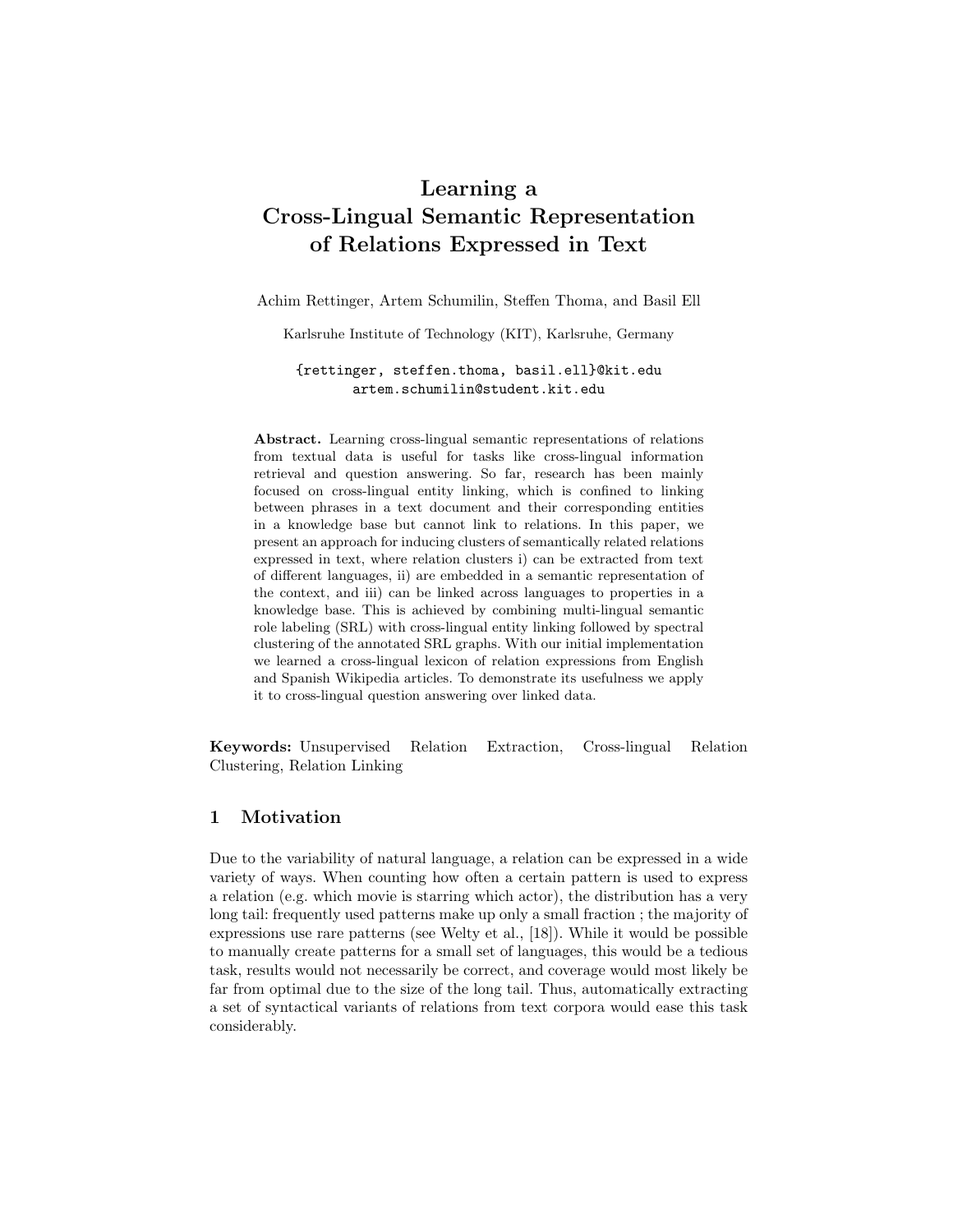However, there are numerous challenges associated to automating this task. It is essential to capture the context in which such a pattern applies. Typically, all of the information conveyed in a sentence is crucial to disambiguate the meaning of a relation expressed in text. Thus, a rich meaning representation is needed that goes beyond simple patterns consisting of named entity pairs and the string in-between them. Furthermore, semantically related relations need to be detected, grouped and linked to existing formalized knowledge. The latter is essential, if the meaning of the learned representations need to be related to human conceptualizations of knowledge, like questions answering over linked data. Finally, another dimension of complexity arises when we also consider the variability of natural language across different languages (e.g., English and Spanish). Then, finding patterns, aligning semantically related ones across languages, and linking them to one existing formal knowledge representations requires the learning of a cross-lingual semantic representation of relations expressed in text of different languages.

Unsupervised learning of distributional semantic representations from textual data has received increasing attention in recent years [\[10\]](#page-14-1), since such representations have shown to be useful for solving tasks like document comparison, information retrieval and question answering. However, research has focused almost exclusively on the syntactic level and on single languages. At the same time, there has been progress in the area of cross-lingual entity disambiguation and linking, but this work is mostly confined to (named) entities and does not extend to other expressions in text, like the phrases indicating the relations between entities. What is missing so far is a representation that links linguistic variations of semantically related and contextualized textual elements across languages to their corresponding relation in a knowledge base.

In this paper, we present the first approach to unsupervised clustering of semantically related and cross-lingual relations expressed in text. This is achieved by combining multi-lingual semantic role labeling (SRL) with cross-lingual entity linking followed by spectral clustering of the resulting annotated SRL graphs. The resulting cross-lingual semantic representation of relations is, whenever possible, linked to English DBpedia properties, and enables e.g., to extend the schema with new properties, or to support cross-lingual question answering over linked data systems.

In our initial implementation we built a cross-lingual library of relation expressions from English and Spanish Wikipedia articles containing 25,000 SRL graphs with 2000 annotations to DBpedia entities. To demonstrate the usefulness of this novel language resource we show its performance on the Multi-lingual Question Answering over Linked Data challenge  $(QALD-4)^1$  $(QALD-4)^1$ . Our results show that we can clearly outperform baseline approaches in respect to correctly linking (English) DBpedia properties in the SPARQL queries, specifically in a cross-lingual setting where the question to be answered is provided in Spanish.

<span id="page-1-0"></span> $^{\rm 1}$  [http://greententacle.techfak.uni-bielefeld.de/~cunger/qald/index.php?x=]( http://greententacle.techfak.uni-bielefeld.de/~cunger/qald/index.php?x=task1&q=4) [task1&q=4]( http://greententacle.techfak.uni-bielefeld.de/~cunger/qald/index.php?x=task1&q=4)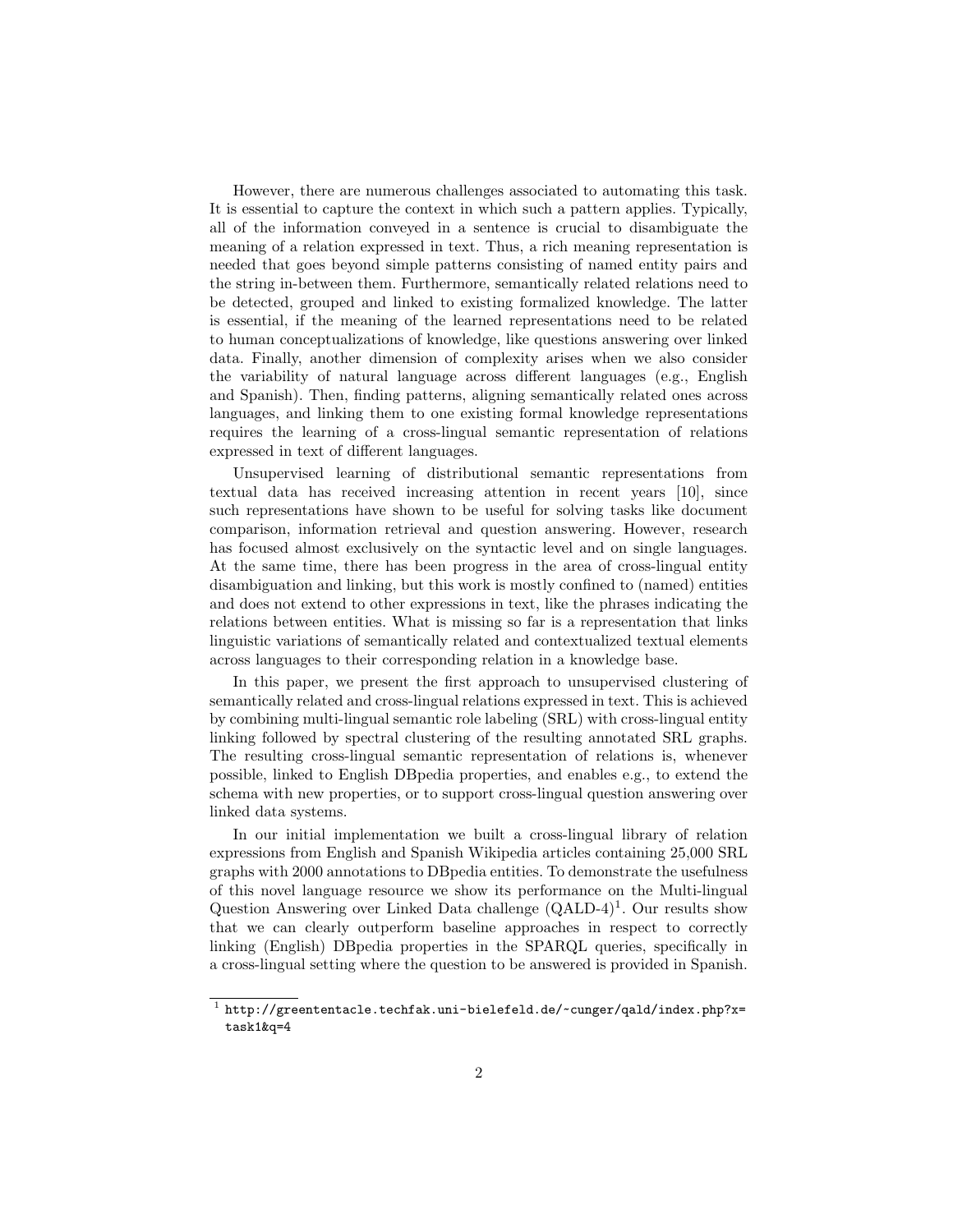In summary, the main contributions of our proposed approach to extract, cluster and link contextualized relation expressions in text are the following:

- Relation expressions can be extracted from text of different languages and are not restricted to a predefined set of relations (as defined by DBpedia).
- Extracted expressions are embedded in a semantic graph, describing the context this expression appears in.
- Semantically related relation expressions and their associated context are disambiguated and clustered across languages.
- If existing, relation clusters are linked to their corresponding property in the English DBpedia.

In the remainder of this paper we first discuss related work, before introducing our approach to learning a cross-lingual semantic representation of grounded relations (Sec. [3](#page-3-0) - [6\)](#page-8-0). In Sec. [7](#page-9-0) we evaluate our initial implementation on the QALD-4 benchmark and conclude in Sec. [8.](#page-13-0)

# 2 Related Work

Lewis and Steedman [\[7\]](#page-14-2) present an approach to learning clusters of semantically equivalent English and French binary relations between referring expressions. Similar to us, a cluster is a language-independent semantic representation that can be applied to a variety of tasks such as translation, relation extraction, summarization, question answering, and information retrieval. The main difference is that we perform clustering on Semantic Role Label (SRL) graphs – thus operating on an abstract meaning representation - instead of binary syntactic relations. A meaning representation is more language-independent than a syntactic representation (like string patterns or dependency trees) since it abstracts from grammatical variations of different languages. This facilitates the learning of cross-lingual and language-independent semantic representations. This basic difference applies to almost all of the remaining approaches listed in this section, like Lin and Pantel (DIRT, [\[8\]](#page-14-3)), who learn textual inference rules such as ("X wrote Y", "X is the author of Y") from dependency-parsed sentences by building groups of similar dependency paths.

An additional difference of related approaches like [\[17,](#page-14-4)[11,](#page-14-5)[16](#page-14-6)[,5,](#page-14-7)[14\]](#page-14-8) is their dependency on preexisting knowledge base properties. In contrast, our approach does not start from a predefined set of knowledge base property for which we learn textual representations, but instead derives clusters of textual expressions via Semantic Role Labeling first for which we then try to find a corresponding relation in the KB. Thus, our approach is not confined to finding relations preexisting in a knowledge base. Newly identified relations could even be used for extending the ontology. This, however, would be contribution to ontology learning and is out of the scope of this paper. The approaches restricted to preexisting KB relations (and shallow parsing) are discussed in more detail now. Walter et al. (M-ATOLL, [\[17\]](#page-14-4)) learn dependency paths as natural language expressions for KB relations. They begin with a relation from DBpedia, retrieve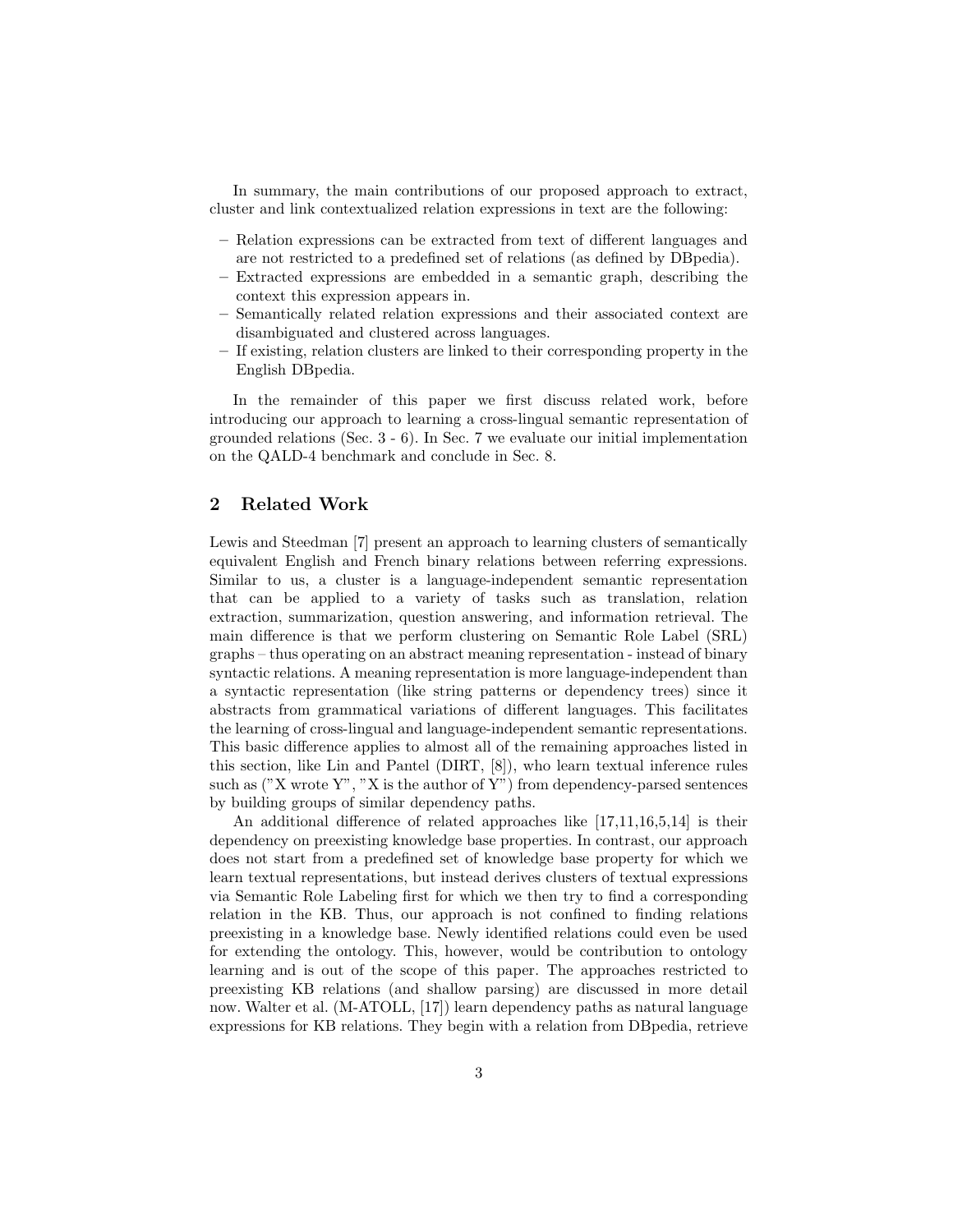triples for this relation and search within a text corpus for sentences where the two arguments of the relation can be found within a sentence. The sentence is dependency-parsed and, given a set of six dependency patterns, a pattern matches the dependency tree. Mahendra et al. ([\[11\]](#page-14-5)) learn textual expressions of DBpedia relations from Wikipedia articles. Given a relation, triples are retrieved and sentences are identified where the two arguments of the relation can be found within a sentence. The longest common substring between the entities in sentences collected for a relation is learned as the relation's textual expression. Vila et al. (WRPA, [\[16\]](#page-14-6)) learn English and Spanish paraphrases from Wikipedia for four pre-specified relations. Textual triples are derived using data from an article's infobox and its name. The string between the arguments of a relation within a sentence is extracted and generalized and regular expressions are created. Gerber and Ngonga Ngomo (BOA, [\[5\]](#page-14-7)) language-independently learn textual expressions of DBpedia relations from Wikipedia by regarding the strings between a relation's arguments within sentences. Nakashole et al. (PATTY, [\[14\]](#page-14-8)) learn textual expressions of KB relations from dependency-parsed or POS-tagged English sentences. Textual expressions are sequences of words, POS-tags, wildcards, and ontological types.

In contrast to the work just mentioned, there are a few approaches that leverage a semantic representation. Grounded Unsupervised Semantic Parsing by Poon (GUSP, see [\[15\]](#page-14-9)) translates natural-language questions to database queries via a learned probabilistic grammar. However, GUSP is not cross-lingual. Similarly, Exner and Nugues [\[4\]](#page-14-10) learn mappings from PropBank to DBpedia based on Semantic Role Labeling. Relations in Wikipedia articles are detected via SRL, named entities are identified and linked to DBpedia and use these links to ground PropBank relations to DBpedia. Again, this is not cross-lingual.

To the best of our knowledge, our approach is the only one that i) extracts potentially novel relations and ii) where possible, links to preexisting relation in a KB and iii) does this across languages by exploiting a language-independent semantic representation rather than a syntactic one.

# <span id="page-3-0"></span>3 A Pipeline for Learning a Cross-lingual Semantic Representations of Grounded Relations

Our pipeline, as shown in Figure [1,](#page-4-0) consists of three major stages.

In the first stage (see Sec. [4\)](#page-4-1), the multi-lingual text documents are transformed and processed by Semantic Role Labeling (SRL). In our evaluation we use Wikipedia articles as input data, but any text that produces valid SRL graphs is feasible. Please note, to construct a cross-lingual representation a multi-lingual comparable corpus covering similar topics is advisable. However, there is no need for a aligned or parallel corpus. SRL produces semantic graphs of frames with predicates and associated semantic role-argument pairs. In parallel, we apply cross-lingual entity linking to the same text documents. This detects entity mentions in multi-lingual text and annotates the corresponding mention strings with the entity URI originating exclusively from the English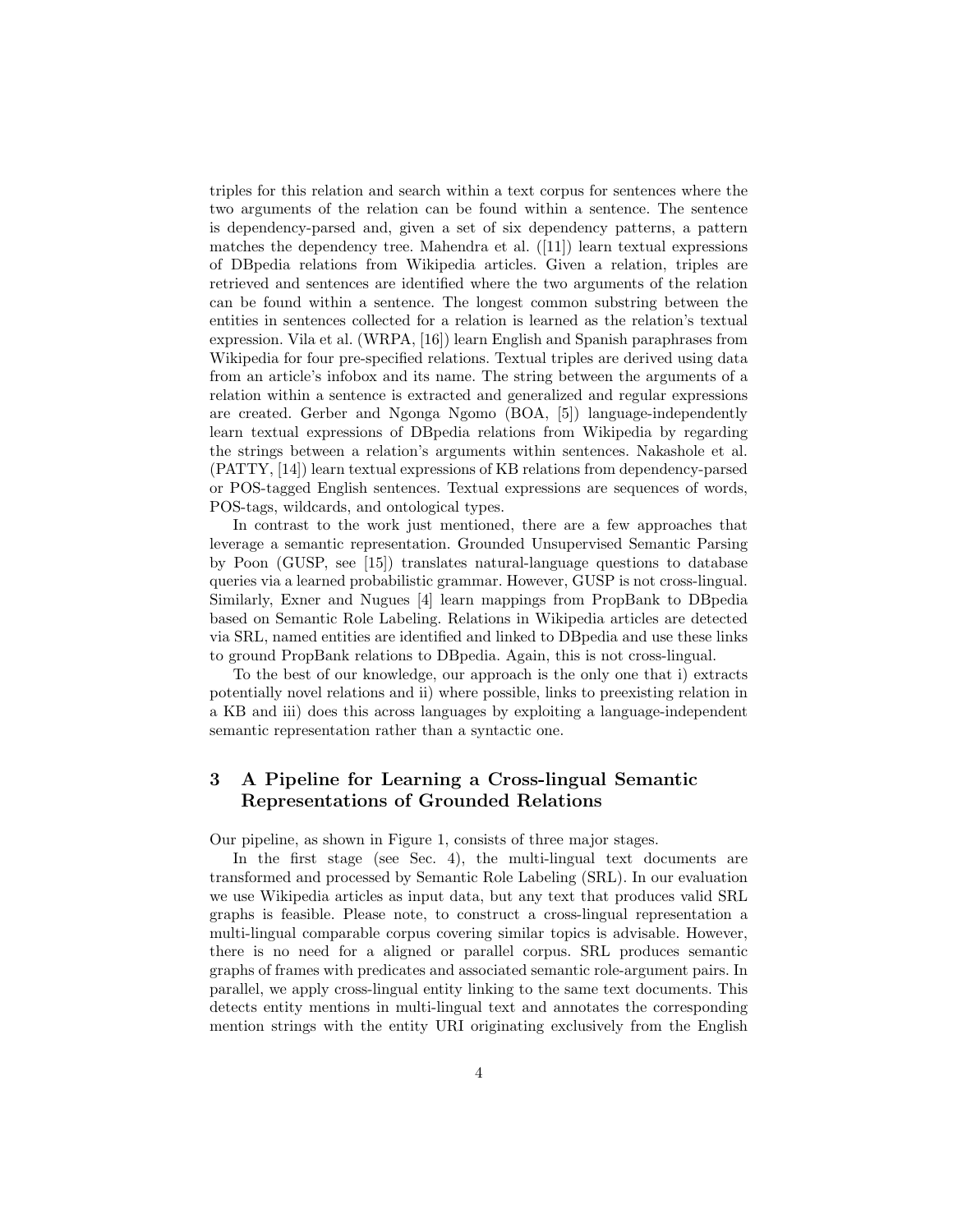<span id="page-4-0"></span>

Fig. 1: Schematic summary of the processing pipeline.

DBpedia. After that, we combine and align the output of both, SRL and entity linking in order to extract a cross-lingual SRL graphs. The only remaining language-dependent elements in a cross-lingual SRL graph are the predicate nodes.

The next stage performs relational learning of cross-lingual clusters (Sec. [5\)](#page-6-0) on the previously acquired annotated SRL graphs. The similarity metrics that we define in Section [5.1](#page-6-1) are central to this stage of the pipeline.

In the subsequent third stage, the obtained clusters are linked to DBpedia properties. Section [6](#page-8-0) describes this procedure in greater detail. As a result we get cross-lingual clusters of annotated SRL graphs, i.e. textual relation expressions, augmented with a ranked set of DBpedia properties. Ultimately, these grounded clusters of relation expressions are evaluated in the task of property linking on multi-lingual questions of the QALD-4 dataset.

### <span id="page-4-1"></span>4 Extracting and Annotating SRL Graphs

Multi-lingual Semantic Role Labeling is performed on the input text independently for every language. SRL is accomplished by means of shallow and deep linguistic processing as described in [\[9\]](#page-14-11). The result of this processing step is a semantic graph consisting of semantic frames with predicates and their arguments. Each semantic frame is represented as a tree with the predicate as the root and its arguments as the leaf nodes. The edges are given by the semantic roles of the predicate arguments (cmp. Fig. [2\)](#page-5-0).

SRL graphs are directed, node and edge labelled graphs describing the content of a whole document. Several predicates appear in one graph, so one sub-tree per predicate is extracted for clustering (the predicate being the root of the tree), resulting in a few trees per sentence and many trees per document. Trees from one document contain partially duplicated information. Formally, an SRL graph is a set of triples  $t = (p, r, v)$  where the predicate p belongs to a set of SRL predicates ( $p \in P_{SRL}$ ), the role r belongs to a set of SRL roles ( $r \in R_{SRL}$ ), and v is either a string value or an SRL predicate ( $v \in P_{SRL} \cup String$ ). We consider a frame as valid, if it has at least two non-frame arguments. Such a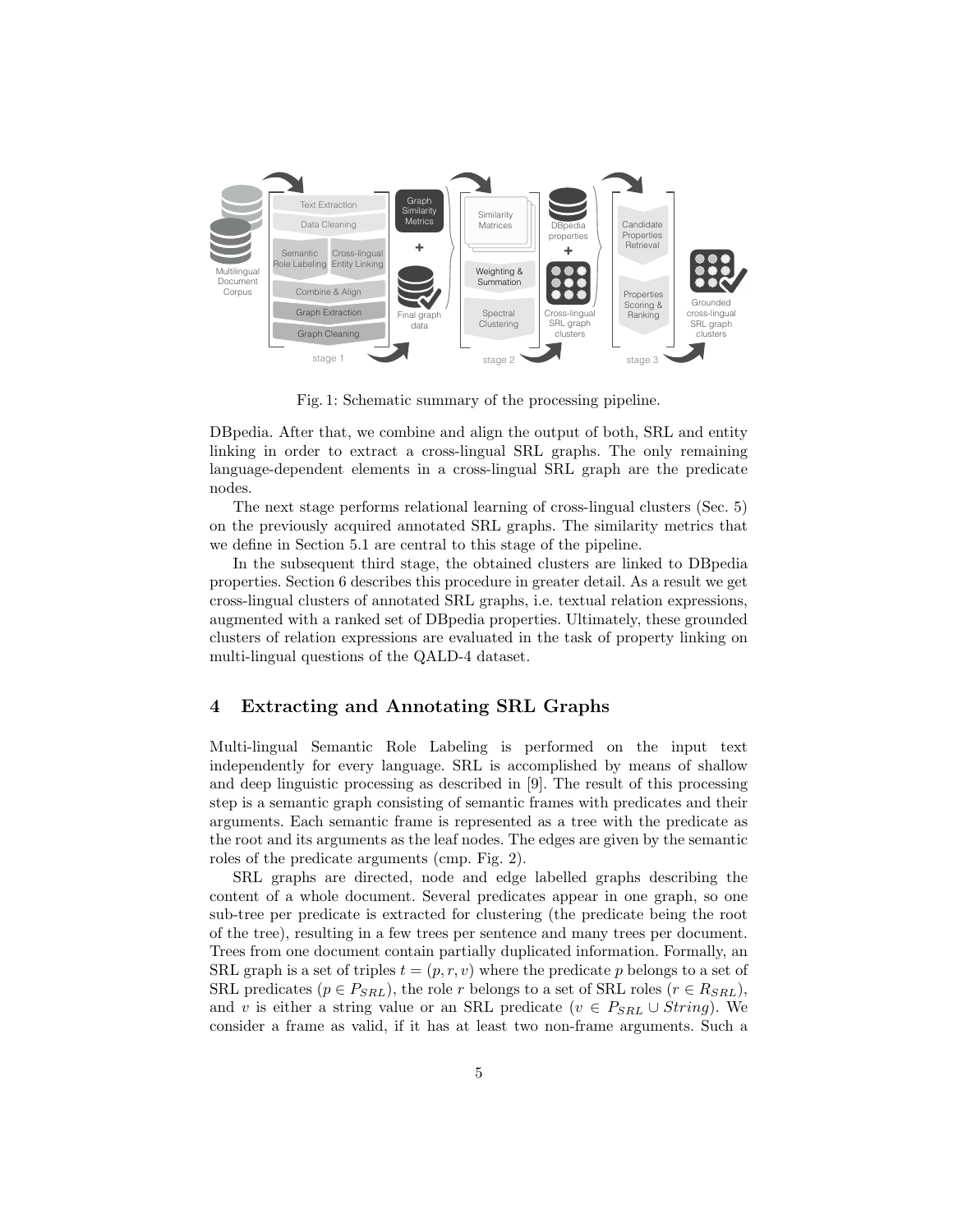### *Only a few cults were banned by the Roman authorities...*

<span id="page-5-0"></span>

| <frame displayname="ban.01" sentenceid="57" tokenid="57.6"  id="F541"/>                                                                                                                             |
|-----------------------------------------------------------------------------------------------------------------------------------------------------------------------------------------------------|
| <argument displayname="cult" id="W544" role="A1:Theme"></argument>                                                                                                                                  |
| <argument displayname="imperial_roman" id="E1" role="A0:Agent"></argument>                                                                                                                          |
| <argument displayname="be.00" frame="true" id="F542" role="AM-ADV"></argument>                                                                                                                      |
| <descriptions></descriptions>                                                                                                                                                                       |
| <description displayname="ban" knowledgebase="WordNet-3.0" uri="00796392-v"></description><br>                                                                                                      |
| $\langle$ frame $\rangle$                                                                                                                                                                           |
| <detectedtopic <br="" mention="cults" url="http://dbpedia.org/resource/Cult_(religious_practice)">displayName="Cult (religious practice)" from="7064" to="7069" weight="0.01" \&gt;</detectedtopic> |

<DetectedTopic URL="http://dbpedia.org/resource/Roman\_Empire" mention="Roman authorities" displayName="Roman Empire" from="7089" to="7106" weight="0.393" \>

Fig. 2: Example sentence with corresponding partial XML outputs produced by SRL (frame element) and the cross-lingual entity linking tool (DetectedTopic elements).

constraint reduces the number of usable frames, which, in turn is compensated by the large amount of the raw textual data.

The example in Fig. [2](#page-5-0) demonstrates the operation of the SRL pipeline, beginning with an example sentence for which the semantic frame is obtained. To achieve cross-lingual SRL graphs role labels of non-English SRL graphs are mapped to their corresponding English role labels. Whenever possible SRL predicates from all languages are linked to English wordnet synsets. That's not always possible since not every phrase of a predicate in an extracted SRL graph is mentioned in WordNet, specifically for non-English languages.

The next step towards generating cross-lingual SRL graphs is cross-lingual entity linking to the English DBpedia. This language-independent representation of the predicate arguments provides additional cross-lingual context for the subsequent predicate cluster analysis.

We treat this step as a replaceable black-box component by using the approach described in [\[19\]](#page-14-12). [\[19\]](#page-14-12) relies on linkage information in different Wikipedia language versions (language links, hyper links, disambiguation pages,. . . ) plus a statistical cross-lingual text comparison function, trained on a comparable corpora. The cross-lingual nature of our analysis is achieved by mapping text mentions in both languages to the English-language DBpedia URIs. The bottom part of Fig. [2](#page-5-0) is a sample of the annotation output for the above example sentence. Annotations that correspond to SRL arguments are enclosed in URL attributes of DetectedTopic elements.

The intermediate results of both, the SRL and annotation steps finally need to be combined in order to extract the actual graphs. Figure [3](#page-6-2) contains an example of four sentences along with the extracted cross-lingual SRL graphs from English and Spanish sentences. The graph vertices show the SRL predicate and argument mention strings along with DBpedia URIs (dbr namespace [http:](http://dbpedia.org/resource/) [//dbpedia.org/resource/](http://dbpedia.org/resource/)) and Wordnet-IDs. Edge labels specify the semantic role. Obviously, the graphs on the top and on the bottom are more similar to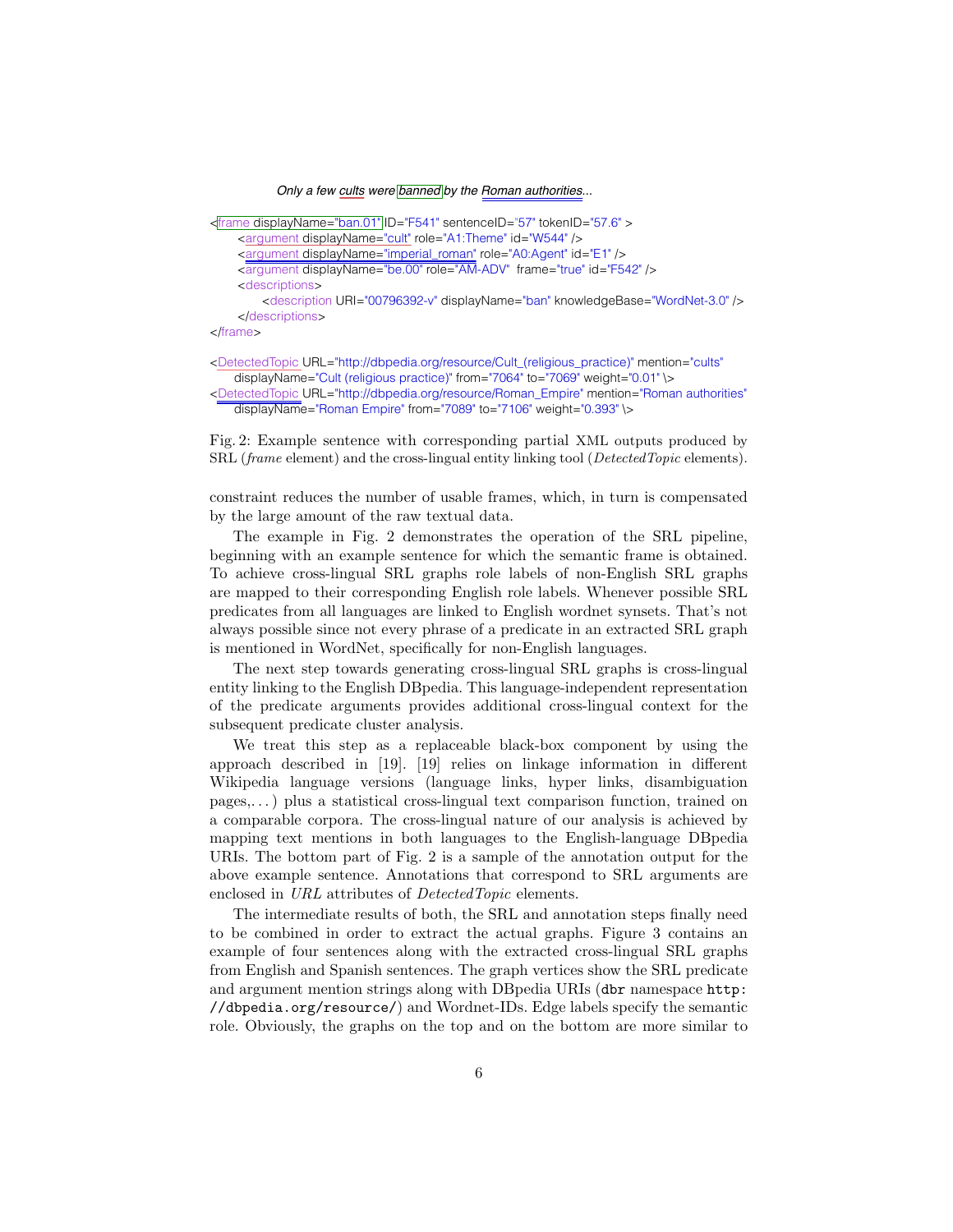#### Spanish sentence 1:

En mayo de 1937 el Deutschland estaba **atracado** en el *puerto* de Palma, en Mallorca, junto con otros *barcos* de guerra neutrales de las armadas británica e italiana.

#### English sentence 2:

In *May* 1937, the *ship* was **docked** in the *port* of Palma on the *island* of Majorca, along with several other neutral warships, including vessels from the British and Italian navies.

<span id="page-6-2"></span>

#### Spanish sentence 3:

Los problemas en sus motores obligaron a una serie de reparaciones que culminaron en una revisión completa a fines de 1943, tras lo que el *barco* **permaneció** en el *Mar Báltico*.

Engine problems forced a series of repairs culminating in a complete overhaul at the end of 1943, after which the *ship* **remained** in the *Baltic*.



### Fig. 3: Cross-lingual SRL graphs extracted from English and Spanish sentences.

each other compared to the graphs on the level and right, respectively. Thus, cross-lingual SRL graphs are similar regarding the content, not the language.

# <span id="page-6-0"></span>5 Learning a Cross-Lingual Semantic Representation of Relation Expressions

For the purpose of clustering a set of cross-lingual SRL graphs we introduce a set of metrics specifying a semantic distance of SRL graphs (see Sec. [5.1\)](#page-6-1). Section [5.2](#page-7-0) discusses the spectral clustering algorithm.

### <span id="page-6-1"></span>5.1 Constructing Similarity Matrices of Annotated SRL Graphs

Goal of this step is to construct a similarity matrix, specifying the pair-wise similarity of all SRL graphs. We tried three different graph-similarity metrics  $m_1, m_2, m_3.$ 

Formally, a cross-lingual SRL graph is an SRL graph where  $v$  is either a string value, an SRL predicate, or a unique identifier  $(v \in P_{SRL} \cup String \cup \mathcal{U})$ .  $g(p)$ denotes the graph with predicate p as the root SRL predicate.  $m_1 : G \times G \rightarrow$ {1; 0} compares the SRL graphs' root predicates according to their names, e.g. exist.01 vs. meet.02:

$$
m_1(g_i, g_j) := \begin{cases} 1 \ , p(g_i) = p(g_j) \\ 0 \ , else \end{cases} \tag{1}
$$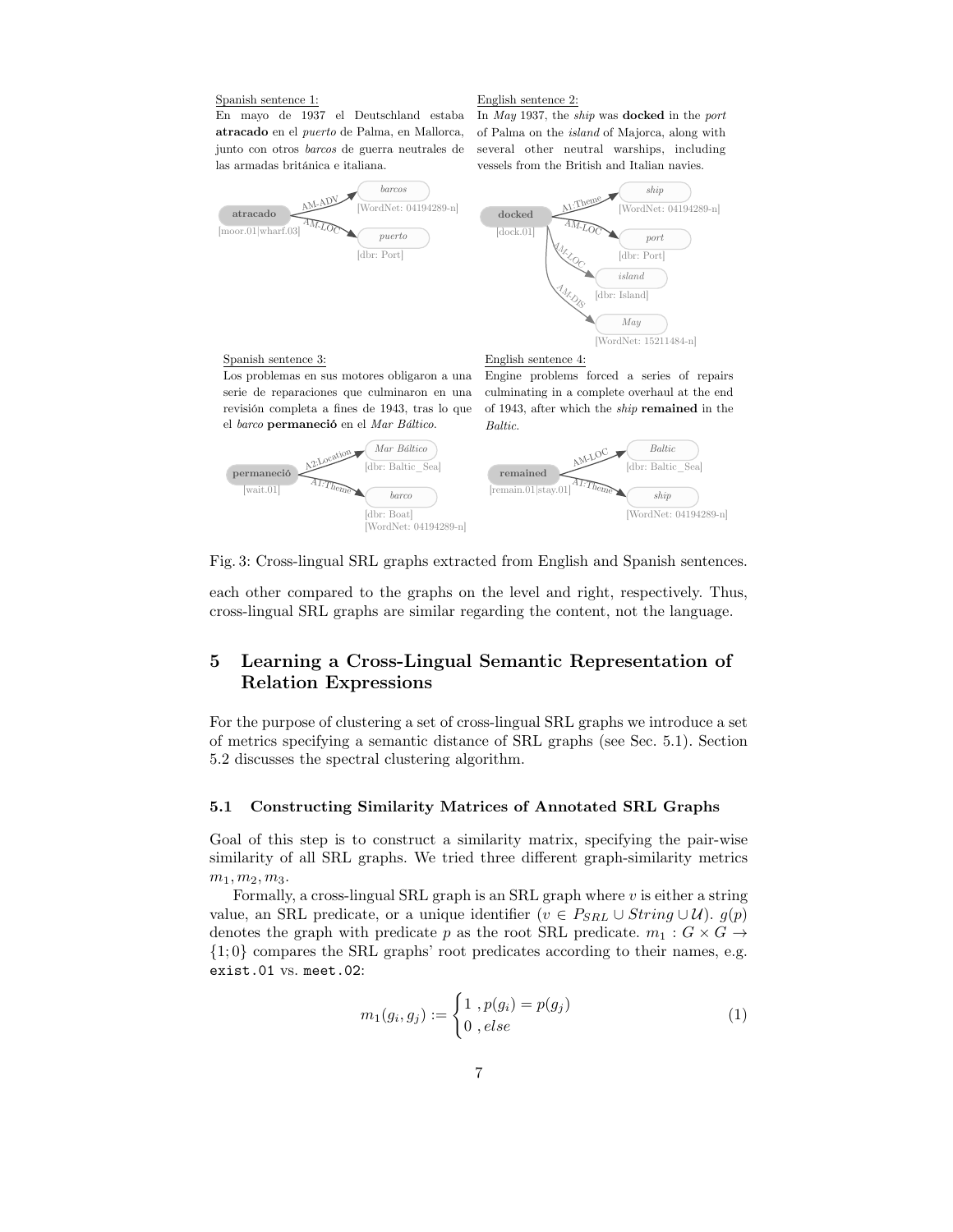$m_2: G \times G \to [1; 0]$  compares two SRL graphs' root predicates according to their annotated role values:

$$
m_2(g_i, g_j) := \frac{|A(g_i) \cap A(g_j)|}{|A(g_i) \cup A(g_j)|} \tag{2}
$$

where  $A(g_k) := \{v \mid \exists r \in R_{SRL} : (p(g_k), r, v) \in g_k \land v \in \mathcal{U}\}.$ 

 $m_3: G \times G \to [1, 0]$  compares two SRL graphs' root predicates according to their role labels:

$$
m_3(g_i, g_j) := \frac{|B(g_i) \cap B(g_j)|}{|B(g_i) \cup B(g_j)|} \tag{3}
$$

where  $B(g_k) := \{r \mid \exists v \in P_{SRL} \cup String \cup \mathcal{U} : (p(g_k), r, v) \in g_k\}.$ 

Now, given the set of cross-lingual SRL graphs  $\{g_1, \ldots, g_n\}$  and given the three SRL predicate similarity metrics, we can construct three SRL predicate similarity matrices. Each SRL predicate similarity metric is applied for pairwise comparison of two (annotated) SRL graphs' root predicates. The root predicate  $p$  of an (annotated) SRL graph g, denoted by  $p(g)$ , is the predicate for which no triple  $(p_2, r, p) \in g$  exists with  $p \neq p_2$ . G denotes the set of all SRL graphs.

Based on a separate evaluation of each metric we introduce a combined similarity metric as a weighted sum of the three single metrics.

### <span id="page-7-0"></span>5.2 Spectral Clustering of Annotated SRL Graphs

Spectral Clustering uses the spectrum of a matrix derived from distances between different instances. Using the spectrum of a matrix has been successfully used in many computer vision applications [\[12\]](#page-14-13) and is also applicable for similarity matrices. As input a similarity matrix  $S$  derived from one metric or a weighted combination of several metrics is given. As a first step the Laplacian matrix  $L$  is built by subtracting the similarity matrix  $S$  from the diagonal matrix  $D$  which contains the sum of each row on the diagonal (respectively column since  $S$  is symmetric) (Eq. [4\)](#page-7-1).

<span id="page-7-1"></span>
$$
L_{ij} = D_{ij} - S_{ij} = \begin{cases} \sum_{m} S_{im} - S_{ij} = \sum_{m} S_{mj} - S_{ij} & \text{if } i = j \\ -S_{ij} & \text{otherwise} \end{cases}
$$
(4)

For building k clusters, the second up to the  $k + 1$  smallest eigenvalue and corresponding eigenvector of the Laplacian matrix are calculated. Afterwards the actual clustering starts with running the k-means algorithm on the eigenvectors which finally results in a clustering for the instances of S.

To enforce the learning of cross-lingual clusters, we introduce the weighting matrix  $W$  which is used to weight the mono- and cross-lingual relations in the similarity matrix  $S$  (Eq. [5\)](#page-8-1). While setting the monolingual weight  $w_{monolinaual}$ to zero, forces the construction of only cross-lingual clusters, we received better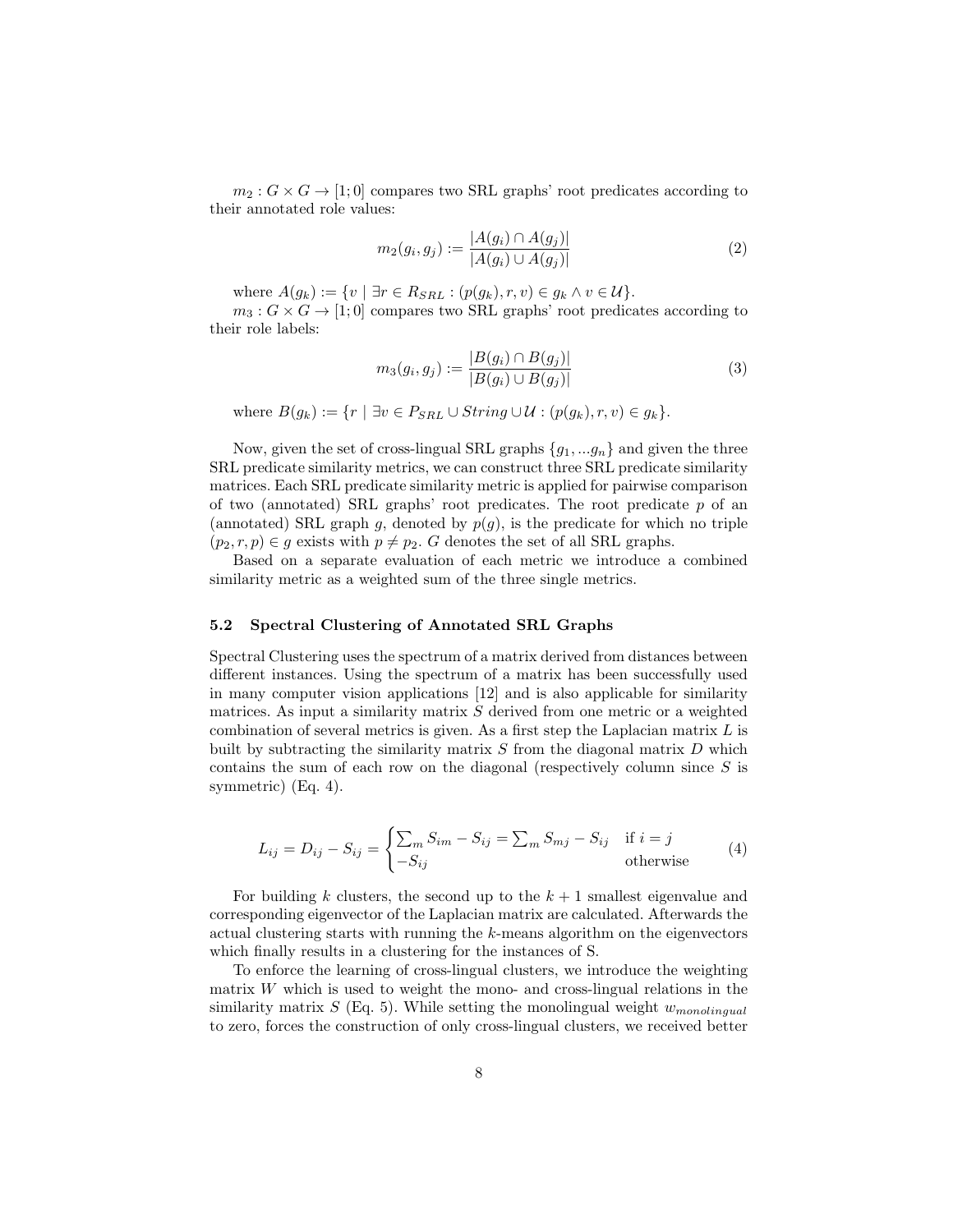results by setting  $w_{monolingual} > 0$ . This can be intuitively understood as we get more clean clusters when we don't force cross-lingual relations into every cluster, as there is no guarantee that a matching cross-lingual relation even exists. Finally the weighted matrix  $S^*$ , the result of the product W and S (Eq. [6\)](#page-8-2), is given as input to the previously described spectral clustering algorithm.

<span id="page-8-1"></span>
$$
W_{ij} = \begin{cases} w_{monolingual} & \text{if } i \text{ and } j \text{ are monolingual} \\ 1 & \text{if } i \text{ and } j \text{ are crosslingual} \end{cases}
$$
 (5)

<span id="page-8-2"></span>
$$
S_{ij}^* = W_{ij} \cdot S_{ij} \tag{6}
$$

# <span id="page-8-0"></span>6 Linking Annotated SRL Graph Clusters to DBpedia Properties

In order to find potential links of the obtained clusters to DBpedia properties, we exploit the SRL graphs' argument structure as well as the DBpedia entity URIs provided by cross-lingual entity linking. The origin of possible candidates is limited to the DB<br>pedia  $\mathrm{ontology}^2$  $\mathrm{ontology}^2$  and  $\mathrm{infobox}^3$  $\mathrm{infobox}^3$  properties.

Acquisition of Candidate Properties For a given annotated SRL graph we retrieve a list of candidate properties by querying DBpedia for the in- and outbound properties associated with its arguments' entities. Consequently, the candidate properties of an entire predicate cluster are determined by the union of the individual graphs' candidate lists. Several specific properties, such as the Wikipedia-related structural properties (e.g. wikiPageID, wikiPageRevisionID etc.) are excluded from the candidate list.

Scoring of Candidate Properties After the construction of the candidate list, the contained properties are scored. The purpose behind this is to determine a ranking of properties by their relevance with respect to a given cluster. In principle, several different scoring approaches are applicable to the underlying problem. For example, a relative normalized frequency score of property  $p_i$  w.r.t. cluster  $C_j$  calculated as

$$
S^{rnf}(p_i, C_j) = \frac{relative\ frequency\ of\ p_i\ in\ C_j}{relative\ frequency\ of\ p_i\ over\ all\ clusters}
$$

is appropriate to reflect the importance as well as the exclusiveness of property  $i$ for cluster  $j$ . However, our experiments determined the absolute frequency score of a property within a cluster to be the best performing measure.

Alg. [1](#page-9-1) shows the structure of the complete grounding algorithm in a simplified form. This algorithm is similar to the approach by Exner and Nugues [\[4\]](#page-14-10).

<span id="page-8-3"></span><sup>2</sup> URI namespace <http://dbpedia.org/ontology/>

<span id="page-8-4"></span><sup>3</sup> URI namespace: <http://dbpedia.org/property/>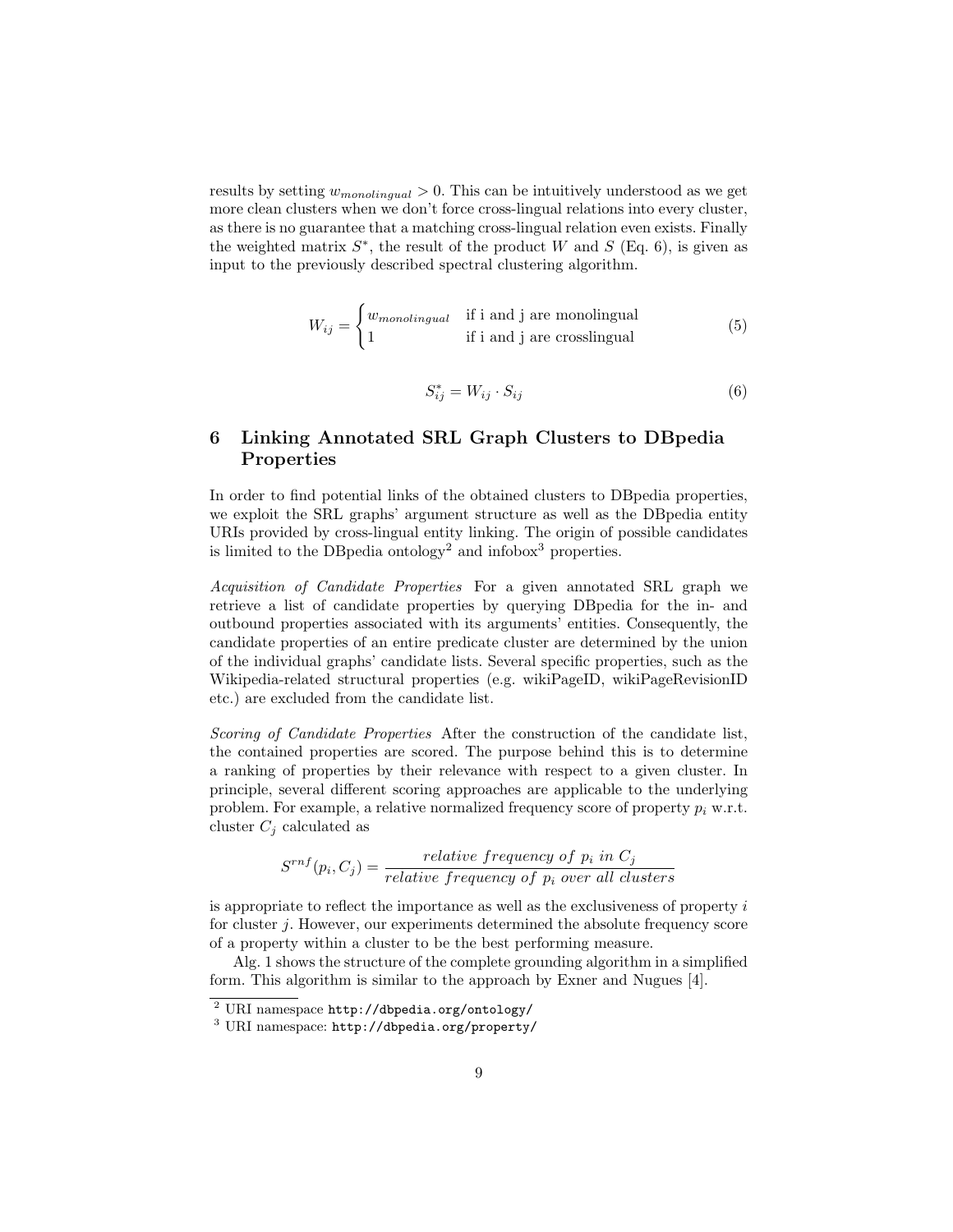<span id="page-9-1"></span>Algorithm 1 Algorithm that computes a ranked set of DBpedia properties for a given relation cluster.

Input: SRL graph cluster c  $result \leftarrow \emptyset$ for all  $p \in \{p^{KB} \mid \exists g \in c : \exists (p^{SRL}, r, e) \in g : (\exists o : (e, p^{KB}, o) \in KB \vee \exists s :$  $(s, p<sup>KB</sup>, e) \in KB) \$  do  $result \leftarrow result \cup (p, |\{(s, p, o) \in KB \mid \exists g \in c : (p^{SRL}, r, e) \in g : e \in$  $\mathcal{R} \wedge (s = e \vee o = e)$ ] end for Return: result

# <span id="page-9-0"></span>7 Evaluation on Cross-lingual Relation Linking for Question Answering over Linked Data

We make use of the evaluation data set provided by the Multi-lingual Question Answering over Linked Data challenge (task 1 of QALD-4). The data set contains 200 questions (12 out of 200 are out-of-scope w.r.t DBpedia knowledge base) in multiple languages as well as corresponding gold-standard SPARQL queries against DBpedia.

To evaluate the quality of our results, we conducted property linking experiments. We deliberately concentrate on the sub-task of property linking to avoid distortion of the performance by various pre- and post-processing steps of a full QA-system. Linking the properties necessary for constructing the SPARQL query constitutes an important step of a question answering system such as QAKiS [\[1\]](#page-13-1), SemSearch [\[6\]](#page-14-14), ORAKEL [\[2\]](#page-13-2), FREyA [\[3\]](#page-13-3), and TcruziKB [\[13\]](#page-14-15) which generate SPARQL queries based on user input.

### 7.1 Linking Properties in the QALD challenge

First, we generated compatible data representation from the QALD-4 question sentences by sending them through stage 1 of our processing pipeline (see Sec. [3\)](#page-3-0). Hereby we obtained cross-lingual SRL graphs for English and Spanish questions.

Next, using our similarity metrics and the previously learned grounded clusters, we classified each individual SRL graph of the questions set and determined its target cluster. Consequently, each SRL graph of the questions set was assigned DBpedia properties according to the groundings of its associated target cluster. This way, for each question, our approach linked properties, which were finally evaluated against the gold-standard properties of the QALD-4 training dataset.

### 7.2 Data Set and Baselines

We employed Wikipedia as the source of multi-lingual text documents in the English (EN, Wikipedia dump version 2013.04.03) and Spanish (ES, Wikipedia dump version 2012.05.15) language. Over 23,000,000 cross-lingual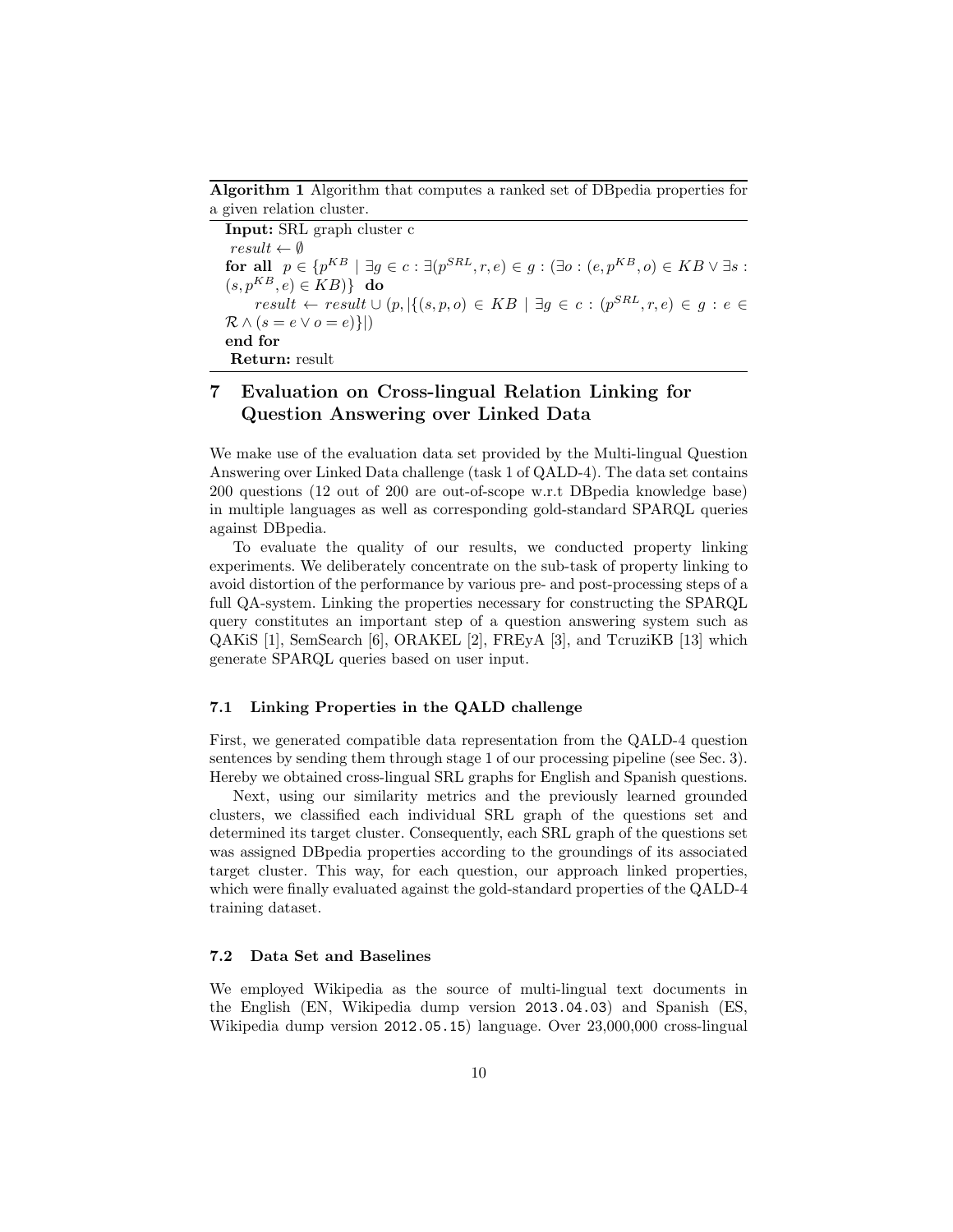annotated SRL graphs were extracted from more than 300,000 pairs of language link-connected English and Spanish Wikipedia articles.

In order to get an initial assessment of our approach we conducted our experiments on two samples of the original data. Table [1](#page-10-0) provides an overview of the key dataset statistics. Dataset 1 consists of a random sample of long Wikipedia article pairs, which together sum up to approximately 25,000 SRL graph instances. The second sample with a similar number of graphs was derived from randomly selected short article pairs in order to provide a wider coverage of different topics and corresponding DBpedia entities.

<span id="page-10-0"></span>

|                                   |         |         | Dataset 1: "long articles" Dataset 2: "short articles" |         |  |
|-----------------------------------|---------|---------|--------------------------------------------------------|---------|--|
|                                   | English | Spanish | English                                                | Spanish |  |
| $ \#$ documents                   | 29      | 29      | 1,063                                                  | 1,063   |  |
| $\#$ extracted graphs             | 10.421  | 14,864  | 13,009                                                 | 12,402  |  |
| $ \#$ mentioned DB pedia entities | 2,065   |         | 13,870                                                 |         |  |
| $ \#$ unique DB pedia entities    | 1,379   |         | 6,300                                                  |         |  |

Table 1: Key statistics of the data sets used for our experiments.

<span id="page-10-1"></span>Baseline 1: String Similarity-based Property Linking This first naïve baseline links properties based on string similarity between the question tokens and DBpedia property labels. Given a question from the QALD-4 training dataset, we firstly obtain the question tokens using the Penn treebank-trained tokenizer. In the next step, each token is assigned the one DBpedia property with the highest string similarity between its label and the token string. String similarity is measured by means of the normalized Damerau-Levenshtein distance. For each token, the one property with the highest label similarity enters the candidate set. Finally, the identified candidate properties are evaluated against the QALD-4 gold-standard properties. Because the vast majority of property labels are of English origin, we could not apply this baseline to Spanish QALD-4 data.

Baseline 2: Entity-based Property Linking Baseline 2 takes a more sophisticated approach to finding good candidate properties. For this baseline, we first use the set of entities associated with a given question for linking of candidate properties exactly the same way as we perform grounding of cross-lingual SRL graph clusters (Sec. [5.1\)](#page-6-1). In the next step, the list of candidate properties is pruned by thresholding the normalized Damerau-Levenshtein similarity of their labels to the question tokens. Again, this will have negative effect on the performance for Spanish-language questions for the same reasons as discussed in [7.2.](#page-10-1) We report results for two variations of this baseline, which differ in the mode of entity retrieval for a given question: In the first case, entities are collected from the cross-lingual annotated SRL graphs, while in the second case we obtain the entities directly from the output of the entity linking tool.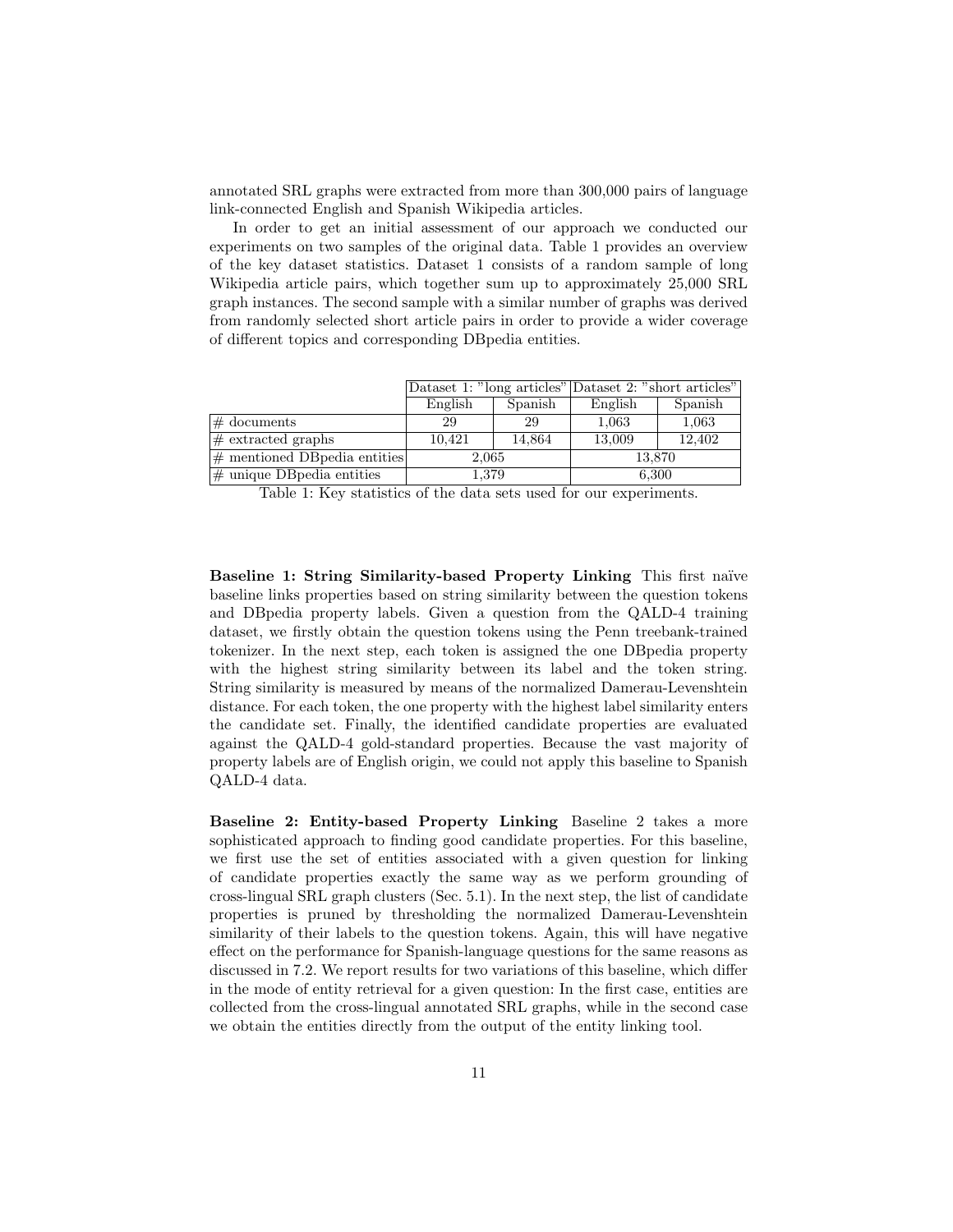### 7.3 Evaluation Results

**Baseline 1: Results** A naïve selection of candidate properties based solely on string similarity between the question tokens and property labels shows poor overall performance on the English-language QALD-4 questions: precision: 2.15% recall: 10.68% F1-measure: 3.58% As discussed in [7.2,](#page-10-1) this baseline is limited to English-language questions.

Baseline 2: Results The top part of Table [2](#page-11-0) shows the performance of Baseline 2 in the case without SRL graph extraction.

<span id="page-11-0"></span>

|             |                      | string similarity threshold |     |      |      |      |      |
|-------------|----------------------|-----------------------------|-----|------|------|------|------|
|             |                      | 0.4                         | 0.5 | 0.6  | 0.7  | 0.8  | 0.9  |
| WITHOUT SRL | precision $EN [\%]$  | 2.2                         | 5.0 | 11.3 | 19.3 | 21.9 | 21.6 |
|             | precision ES $[\%]$  | 0.7                         | 1.9 | 5.0  | 6.3  | 12.5 | 21.4 |
|             | F1-measure EN $[\%]$ | 4.1                         | 8.4 | 15.7 | 22.6 | 23.2 | 22.3 |
|             | F1-measure ES [%]    | 1.4                         | 2.9 | 6.0  | 6.8  | 14.3 | 22.0 |
| WITH SRL    | precision $EN [\%]$  | 3.2                         | 6.7 | 16.8 | 24.3 | 23.5 | 22.5 |
|             | precision $ES [\%]$  | 0.7                         | 1.9 | 5.6  | 3.2  | 10.0 | 0.0  |
|             | F1-measure EN $[\%]$ | 5.4                         | 9.7 | 19.2 | 26.5 | 24.5 | 22.5 |
|             | F1-measure ES [%]    | $1.2\,$                     | 2.5 | 6.2  | 3.1  | 10.5 | 0.0  |

Table 2: Performance of Baseline 2 without and with SRL graph extraction.

Due to the cross-lingual nature of property linking through our grounding algorithm, there is a clear performance increase for Spanish-language questions. It is also notable that the behaviour of the performance measure is consistent over all string similarity thresholds for both languages. The bottom part of Table [2](#page-11-0) shows Baseline 2 results with SRL graph extraction. Here, we see a small but consistent performance increase for the English language over Baseline 2 without SRL. This observation supports our assumption that the inclusion of the semantic structure of annotated arguments as provided by Semantic Role Labeling does improve performance.

Results with Grounded Cross-lingual SRL Graph Clusters The evaluation of our approach was conducted on the previously described (Tab. [1\)](#page-10-0) experimental datasets and a variety of different clustering configurations with respect to different similarity matrices as well as different internal parameter sets of the spectral clustering algorithm.

Table [3](#page-12-0) reports the results of several top performing configurations. It is notable that across languages and different parameter sets, the completely cross-lingual, entity-focused metric  $m_2$  outperforms the other configurations, which supports the basic idea of our approach. In addition to this, we observe a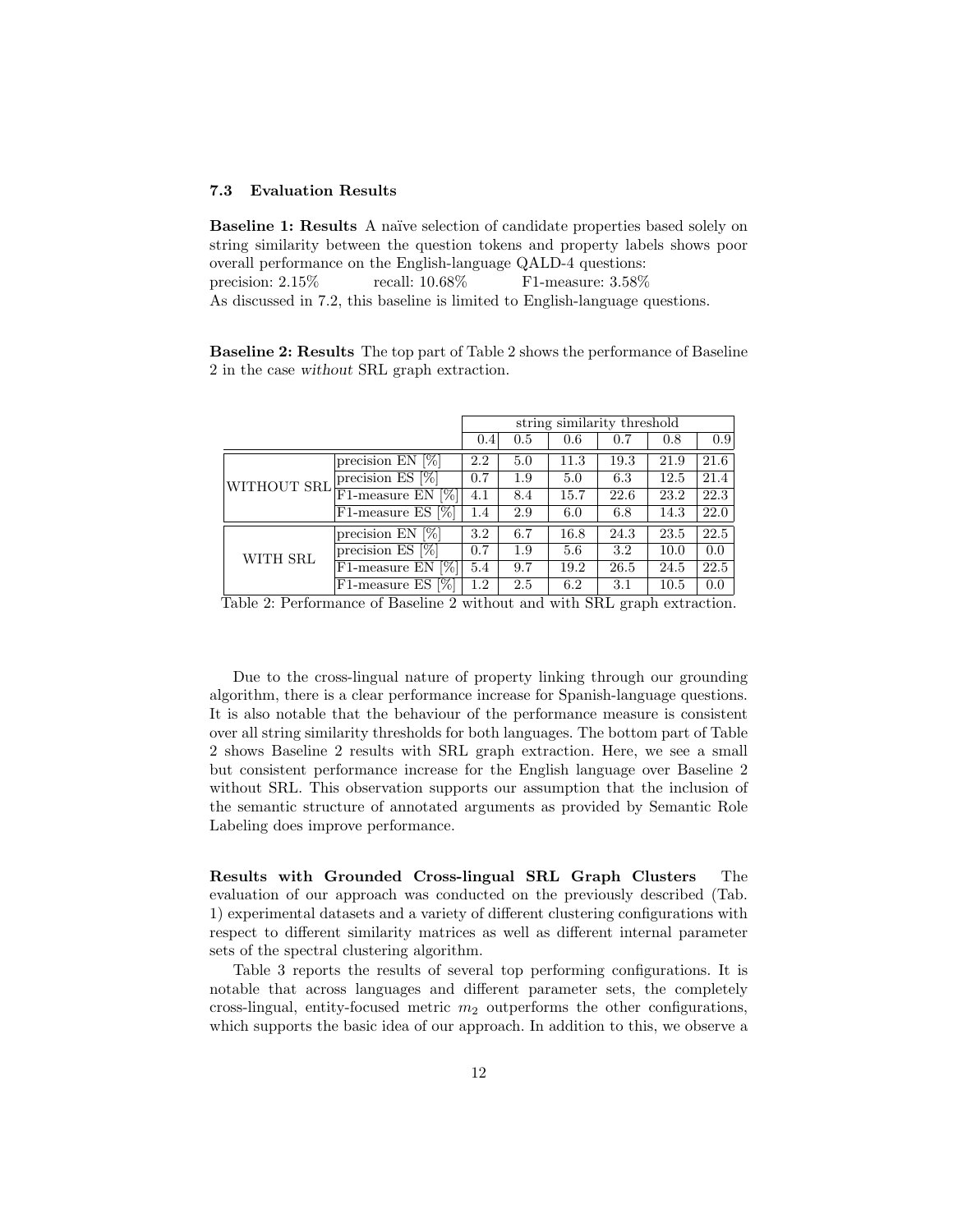<span id="page-12-0"></span>

| lang. |        | clustering configuration |                   |                   |           | performance $[\%]$ |       |  |
|-------|--------|--------------------------|-------------------|-------------------|-----------|--------------------|-------|--|
|       | metric | $\# clusters$            | $\#$ eigenvectors | $w_{monolinqual}$ | precision | recall             | F1    |  |
| ES    | m2     | 500                      | 100               | 0.0               | 30.19     | 28.57              | 29.36 |  |
| ES    | m2     | 200                      | 100               | 0.0               | 30.05     | 28.44              | 29.22 |  |
| ES    | m2     | 100                      | 50                | 0.0               | 30.05     | 28.19              | 29.09 |  |
| ES    | m2     | 200                      | 50                | 0.0               | 29.77     | 28.19              | 28.96 |  |
| EN    | m2     | 200                      | 50                | 0.0               | 29.52     | 27.24              | 28.33 |  |
| EN    | m2     | 100                      | 50                | 0.0               | 29.44     | 27.09              | 28.22 |  |
| EN    | m2     | 200                      | 100               | 0.0               | 29.13     | 26.91              | 27.97 |  |
| EN    | m2     | 10                       | 50                | 0.0               | 28.99     | 26.74              | 27.82 |  |

Table 3: Best performing grounded clusters configurations for QALD-4 questions.

<span id="page-12-1"></span>

|                                    | performance        |     | $[\%]$                                                         |                                 |                   |             |
|------------------------------------|--------------------|-----|----------------------------------------------------------------|---------------------------------|-------------------|-------------|
| dataset                            | #<br>clusters      | #   | $w_{monolingual}$                                              | precision                       | recall            | $_{\rm F1}$ |
| $(\text{short})$<br>$\overline{2}$ | 200                | 100 | 0.0                                                            | 27.09                           | 26.25             | 26.67       |
| short)<br>2                        | 200                | 50  | 0.0                                                            | 24.12                           | 23.85             | 23.98       |
| (short)<br>2                       | 200                | 100 | 0.0                                                            | 28.70                           | 27.47             | 28.07       |
| (short)<br>2                       | 200                | 50  | 0.0                                                            | 27.68                           | 26.50             | 27.07       |
| $\lceil \text{long} \rceil$        | 200                | 100 | 0.0                                                            | 21.30                           | 21.00             | 21.15       |
| long)                              | 200                | 100 | 0.0                                                            | 20.38                           | 20.19             | 20.28       |
| $\lceil \text{long} \rceil$        | 200                | 50  | 0.0                                                            | 21.33                           | 20.87             | 21.10       |
| (long)                             | 200                | 50  | 0.0                                                            | 18.98                           | 18.64             | 18.81       |
|                                    | m11.4 <sub>D</sub> | c   | clustering configuration<br>$\bullet$<br>$1 \cdot \cdot \cdot$ | eigenvectors<br>$22 - 1$<br>. 1 | 99<br><b>11.1</b> | $\cdots$    |

Table 4: Best performing results for "short articles" vs "long articles".

consistent improvement over our baselines for English, and even more so for the Spanish language.

To investigate the effect of input data and parameter choice on the quality of results, we conducted further experiments, which involved grounded clusters computed on a weighted sum of all metrics with cross-lingual constraints. In particular, we demonstrate the effect of the short- versus long-articles dataset, i.e. the impact of more diverse input data. Table [4](#page-12-1) shows results of this comparison. Obviously, shorter and more concise articles seem to produce SRL graphs with more meaningful clusters. It would be interesting to evaluate whether co-reference resolution would improve the performance for longer articles.

Another aspect of interest is the effect of the number of Eigenvectors within the spectral clustering algorithm. This parameter greatly increases the computational resources needed to compute the clustering. But our experimental results also clearly show an advantage of a high number of Eigenvectors (Tab. [5\)](#page-13-4).

Both experiments revealed that more input data as well as higher-dimensional clustering has the potential to further improve the performance of our approach. Another incentive for scaling those dimensions is to cover the long tail of relation expressions. Still, we would argue that this limited evaluation clearly demonstrates the benefits of our approach, since we outperform Baseline 2 by about 6% and Baseline 2 is comparable to what is used in most of the related work. That shows a big potential to improve those QA systems.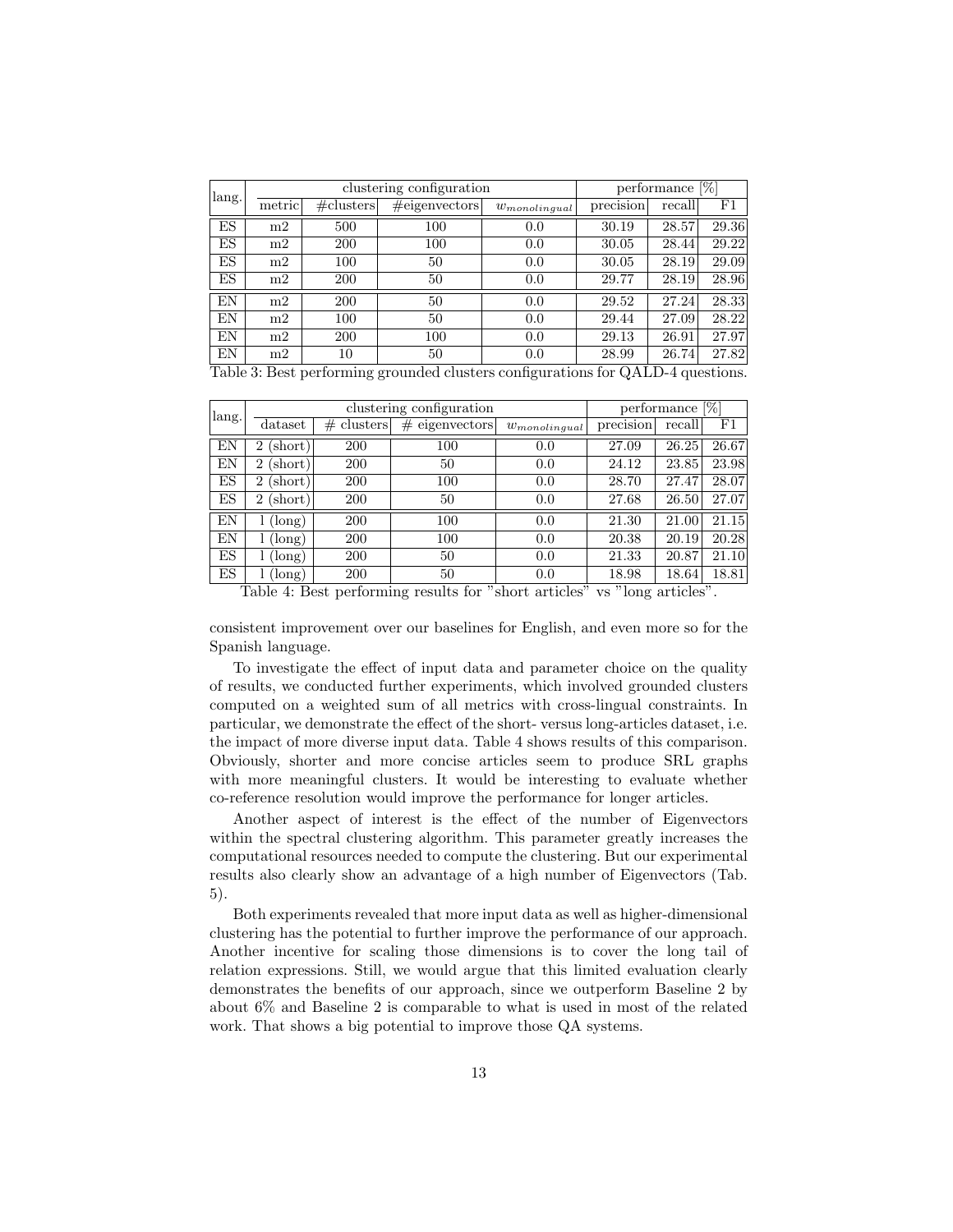<span id="page-13-4"></span>

| lang. |                                    | performance $\sqrt{\frac{1}{6}}$ |                   |                   |           |        |             |
|-------|------------------------------------|----------------------------------|-------------------|-------------------|-----------|--------|-------------|
|       | dataset                            | $\# clusters$                    | $\#$ eigenvectors | $w_{monolingual}$ | precision | recall | $_{\rm F1}$ |
| EN    | short)<br>$\overline{2}$           | 500                              | 500               | 0.5               | 27.65     | 27.15  | 27.04       |
| EN    | (short)<br>$\overline{2}$          | <b>200</b>                       | <b>200</b>        | 0.5               | 27.23     | 26.87  | 27.05       |
| ES    | (short)<br>$\overline{2}$          | 200                              | 500               | 0.5               | 29.09     | 27.35  | 28.19       |
| ES    | (short)<br>$\overline{2}$          | <b>200</b>                       | 300               | 0.5               | 29.09     | 27.35  | 28.19       |
| EN    | $(\text{short})$<br>$\overline{2}$ | 200                              | 50                | 0.5               | 25.00     | 24.56  | 24.77       |
| EN    | (short)<br>$\overline{2}$          | 500                              | 50                | 0.5               | 21.58     | 21.49  | 21.53       |
| ES    | $(\text{short})$<br>$\overline{2}$ | 200                              | 50                | 0.5               | 18.02     | 17.94  | 17.98       |
| ES    | $\overline{2}$<br>$(\text{short})$ | 500                              | 50                | 0.5               | 13.24     | 13.24  | 13.24       |

Table 5: Best performing results in respect to number of eigenvectors.

# <span id="page-13-0"></span>8 Conclusion and Future Work

This paper introduces an approach to unsupervised learning of a cross-lingual semantic representation of relations expressed in text. To the best of our knowledge this is the first meaning representation induced from text that is i) cross-lingual, ii) builds on semantic instead of shallow syntactic features, and iii) generalizes over relation expressions. The resulting clusters of semantically related relation graphs can be linked to DBpedia properties and thus support tasks like question answering over linked data. Our results show that we can clearly outperform baseline approaches on the sub-task of property linking.

Directions for future work include, learning the semantic representation from more documents. Our current implementation serves as a strong proof-of-concept, but does not yet cover the long tail of relation expressions sufficiently. Including all Wikipedia articles resulting in millions of graphs is merely an engineering challenge, only the clustering step would need to be adjusted. In addition, we would like to assess the potential of our approach to discover novel relation-types (and their instantiations) to the knowledge base.

Acknowledgments. The research leading to these results has received funding from the European Union Seventh Framework Programme (FP7/2007-2013) under grant agreement no. 611346.

# References

- <span id="page-13-1"></span>1. E. Cabrio, J. Cojan, A. P. Aprosio, B. Magnini, A. Lavelli, and F. G. Qakis: an open domain qa system based on relational patterns. In In Proc. of the 11th International Semantic Web Conference (ISWC 2012), demo paper, 2012.
- <span id="page-13-2"></span>2. P. Cimiano, P. Haase, J. Heizmann, M. Mantel, and R. Studer. Towards portable natural language interfaces to knowledge bases – The case of the ORAKEL system. Data  $\mathcal B$  Knowledge Engineering, 65(2):325-354, 2008.
- <span id="page-13-3"></span>3. D. Damljanovic, M. Agatonovic, and H. Cunningham. FREyA: An interactive way of querying Linked Data using natural language. In Proceedings of the 8th International Conference on The Semantic Web, ESWC '11, pages 125–138, 2012.